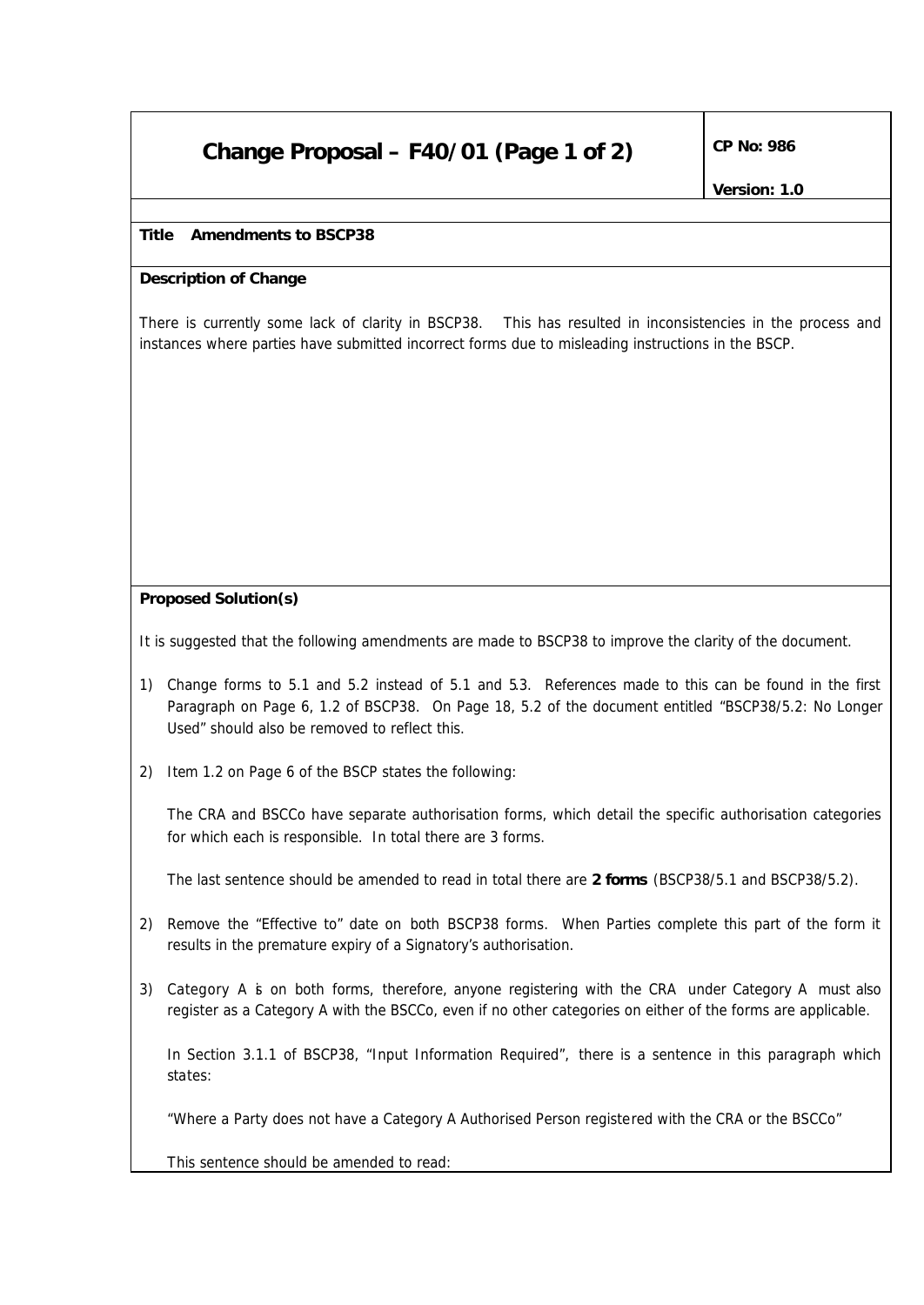"with the CRA *and* the BSCCo" to reflect that Category A Authorisations must be set up with both ELEXON and the CRA.

The same applies to cancellations which is also mentioned in Item c of 3.1.1 of BSCP38.

- 4) When cancelling an Authorised Signatory who is authorised on a 5.1 and a 5.3 form. Cancellation forms must be completed and sent to both ELEXON (5.1 form) and the CRA (5.3 form). Item 3 refers.
- 5) Every Authorised Person requires an individual password and not one single password to cover a number of Authorised Persons. An organisation which shares the same password for it's Authorised Signatories could result in an unauthorised Person signing a form without the appropriate consent. The first paragraph of Item 1.3 should be extended to reflect this.
- 6) Currently, the CRA uses BSCP38 Category N "Applicant Parties to register and Amend Banking Details with the FAA" when validating a BSC Party's Authorised Signature and/or Password on receipt of a BSCP301/06 " Minimum Eligible Amount Request". This is being confused with lodging credit. It would be useful to add a separate category underneath such as "lodging credit cover".
- 7) Form BSCP301/06 "Minimum Eligible Amount Request Form" requires a star next to Password at the bottom of the table to identify that this is a Mandatory field. BSCP41 and BSCP68 forms also require a box for passwords.

### **Justification for Change**

It is felt the proposed changes will provide clarity in how Authorised Signatories should be set up and what each category means. This CP will also act as an effective housekeeping exercise to the BSCP, ensuring the instructions are clear to the user.